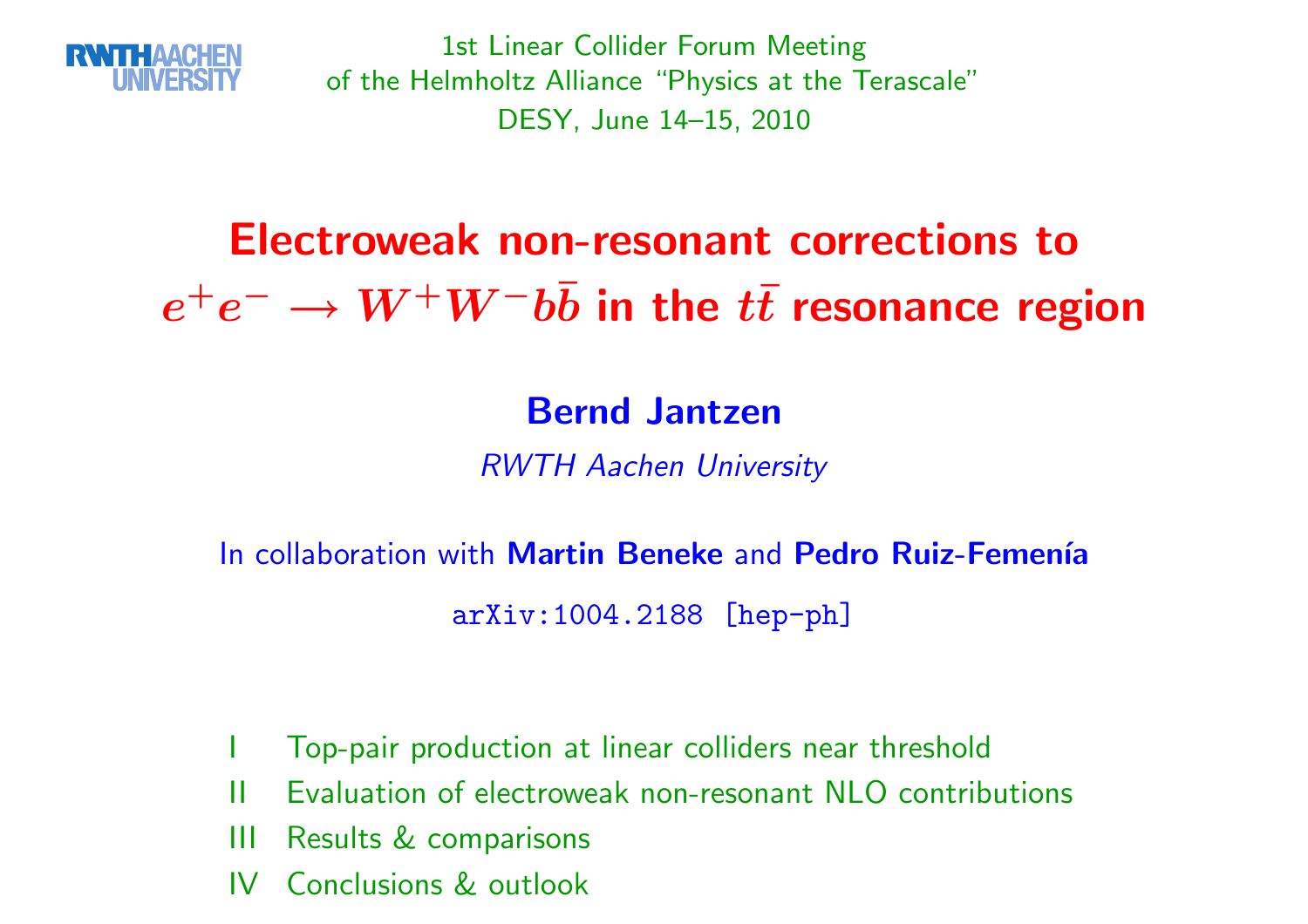## **Top-pair production at linear colliders near threshold**

### Future linear colliders (ILC/CLIC)

with  $\sqrt{s}\gtrsim 2m_t\approx 350\,\text{GeV}\leadsto \text{produce }t\bar{t}$  pairs:

clean initial state of  $e^+e^-\rightarrow t\bar t$  allows threshold scans with  $\sqrt s\sim 2m_t$ 

 $\hookrightarrow$  Precise determination of the top mass  $m_t$ , the width  $\Gamma_t$ , the Yukawa coupling  $\lambda_t$ without the uncertainties/ambiguities of hadron colliders.  $M$  Martinez, Miquel '02

#### Need also precise theoretical prediction

 $\Rightarrow$   $\delta\sigma/\sigma$   $\sim$  2–3% ( $\delta\sigma$   $\sim$  5 fb below threshold)  $\rightsquigarrow$  Important input for electroweak precision observables!

QCD corrections are known (almost) up to NNNLO order, but electroweak (EW) non-resonant NLO contributions are missing!

Also: decay  $t\bar{t}\to (bW^+)\,(\bar{b}W^-)$  is an EW effect

⇒ describe  $t\bar{t}$  production in terms of the more physical process  $e^+e^-\rightarrow W^+W^-b\bar{b}$ and allow for invariant-mass cuts on reconstructed  $t,\bar{t}.$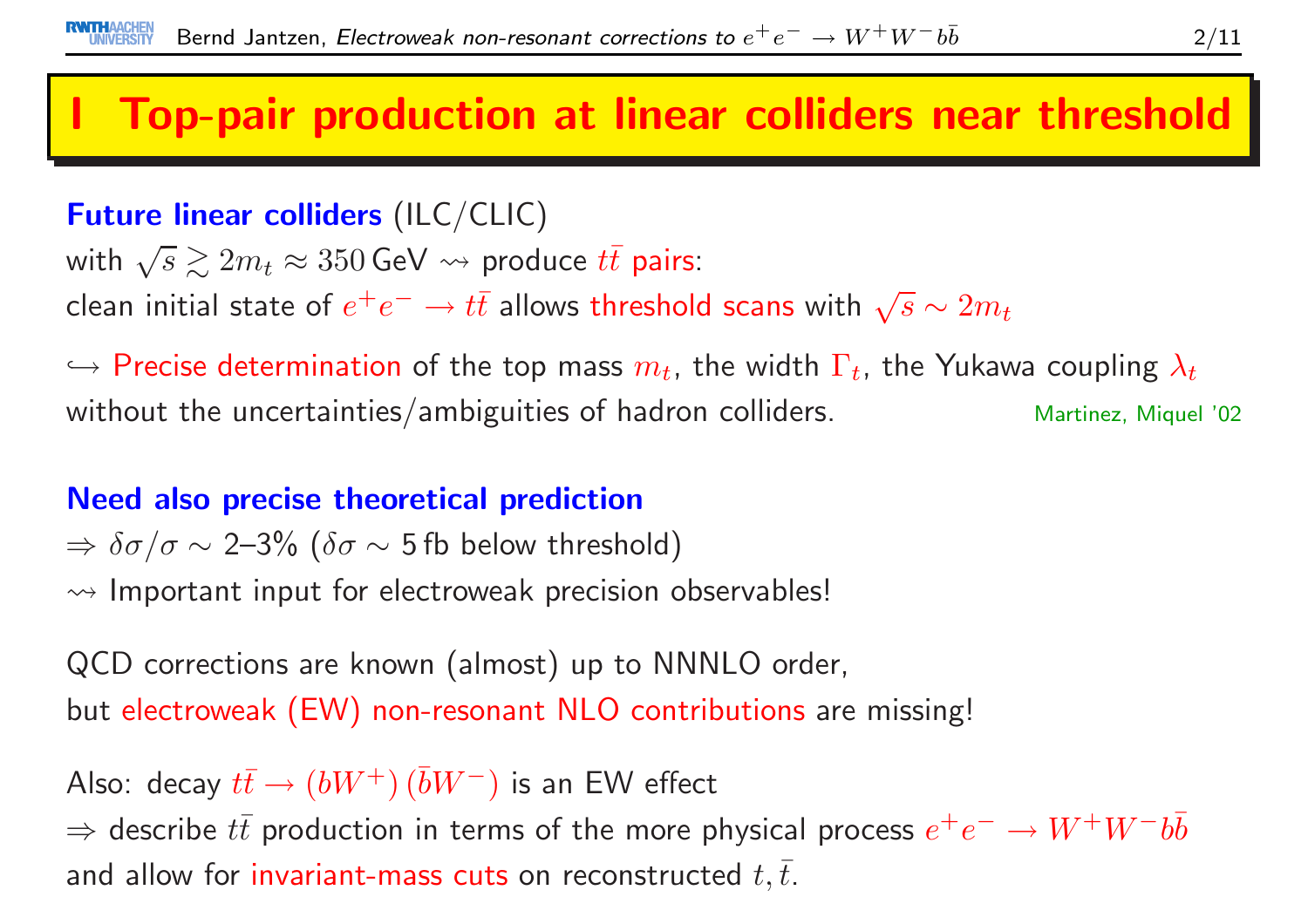#### Perturbative expansion: NRQCD

Decay  $t\to b W^+$  with  $\Gamma_t\approx 1.5\,{\rm GeV}\gg \Lambda_{\rm QCD} \Rightarrow t\bar t$  is perturbative at threshold.<br>Bigi, Dokshitzer, Khoze, Kühn, Bigi, Dokshitzer, Khoze, Kühn, Zerwas '86

But top quarks move slowly near threshold:  $v = \sqrt{1 - \frac{4m_t^2}{s}} \sim \alpha_s \ll 1$  $\hookrightarrow$  $s \mapsto \mathsf{sum}\, \left(\frac{\alpha_s}{v}\right)^n$  from "Coulomb gluons" to all orders:  $R = \frac{\sigma_{t\bar{t}}}{\sigma_{\mu^+\mu^-}} = v \sum_n \left(\frac{\alpha_s}{v}\right)^n \left( \{1\}_{\textsf{LO}} + \{\alpha_s, v\}_{\textsf{NLO}} + \{\alpha_s^2, \alpha_s v, v^2\}_{\textsf{NNLO}} + \ldots \right)$ 

Further RGE improvement by summing also  $(\alpha_s\ln v)^m$  to all orders: <code>LL, NLL</code>,  $\ldots$ 

#### Status of QCD corrections

- NNLO QCD corrections Hoang, Teubner '98–'99; Melnikov, Yelkhovsky '98; Yakovlev '98; Beneke, Signer, Smirnov '99; Nagano, Ota, Sumino '99; Penin, Pivovarov '98–'99
- $\bullet$ • NNLO & (partial) NNLL<br>Hoang Manobar Stowart Touba Hoang, Manohar, Stewart, Teubner '00–'01; Hoang '03; Pineda, Signer '06



0.2

0.4

0.6

0.8 $\approx$   $\sim$ 

1.2

1.4

1

LO

**NNNLO** 

 $m_{\bm{t}\, ,\mathsf{PS}}(20$  GeV)  $=175$  GeV

 $NNNLO$  [c3 =0 ]

 $\mu_s = 30$  GeV

NLO

NNLO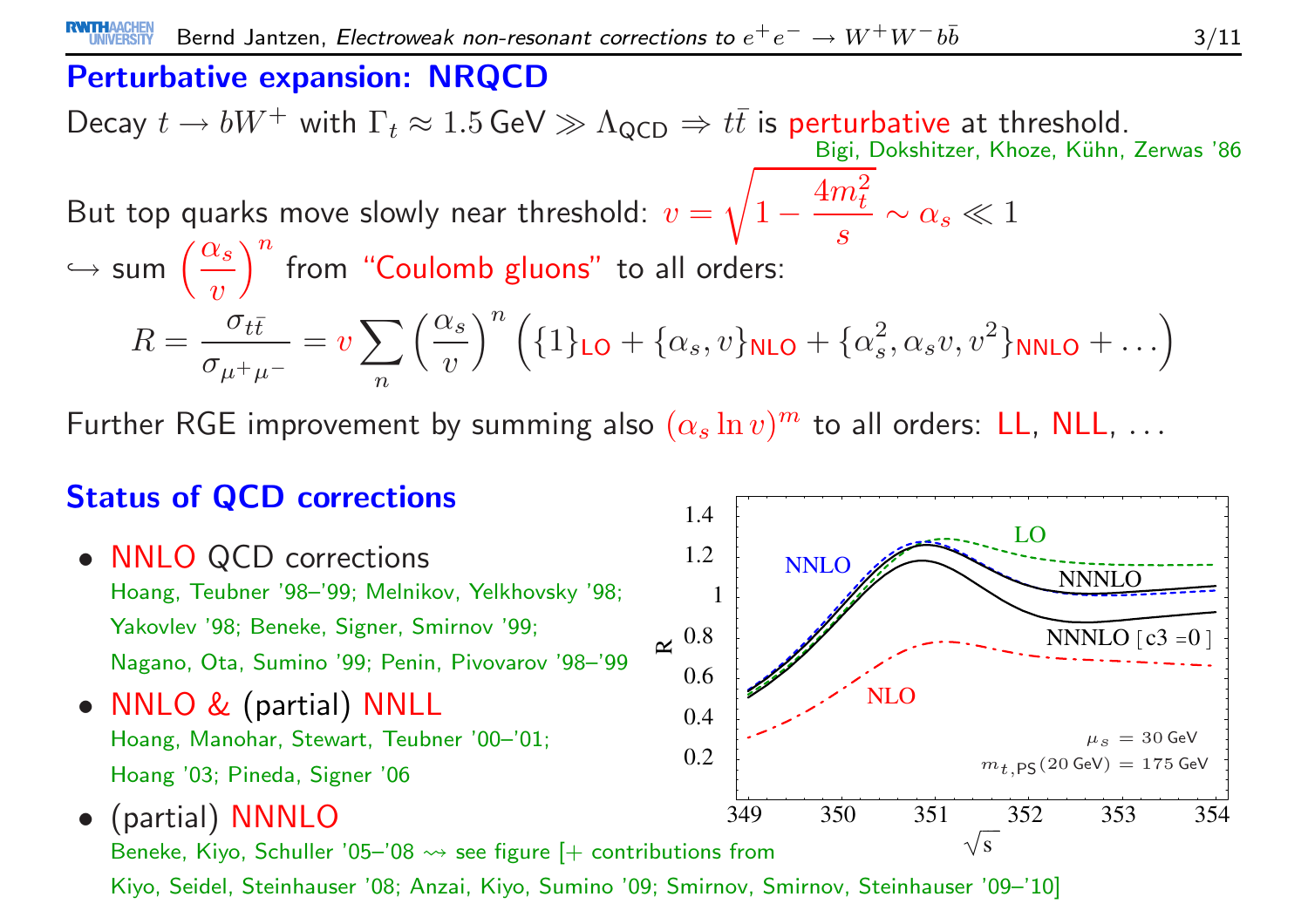Effective field theory (EFT) for pair production of unstable particles near threshold Beneke, Chapovsky, Khoze, Signer, Stirling, Zanderighi '01–'04; Actis, Beneke, Falgari, Schwinn, Signer, Zanderighi '07–'08

• $\bullet$  Non-relativistic power counting:  $\big| \, \alpha_s^2$ 

$$
\alpha_s^2 \sim \alpha_{\text{EW}} \sim \frac{\Gamma_t}{m_t} \sim v^2 \approx \delta = \frac{s - 4m_t^2}{4m_t^2}
$$

- Integrate out hard modes  $\sim m_t \leadsto \textsf{EFT}$  with potential (nearly on-shell) top quarks.
- Extract cross section  $e^+e^- \to W^+W^-b\bar{b}$  from appropriate cuts of the  $e^+e^-\rightarrow e^+e^-$  forward-scattering amplitude:

#### resonant contributions



with  $t\bar{t}$  production operators

non-resonant contributions



correspond to full-theory $e^+e^- \rightarrow e^+e^-$  with  $\Gamma_t = 0$ 

- ⇒ Potential corrections to resonant diagrams within EFT
- $\Rightarrow$   $\textsf{Hard}$  corrections to matching coefficients of operators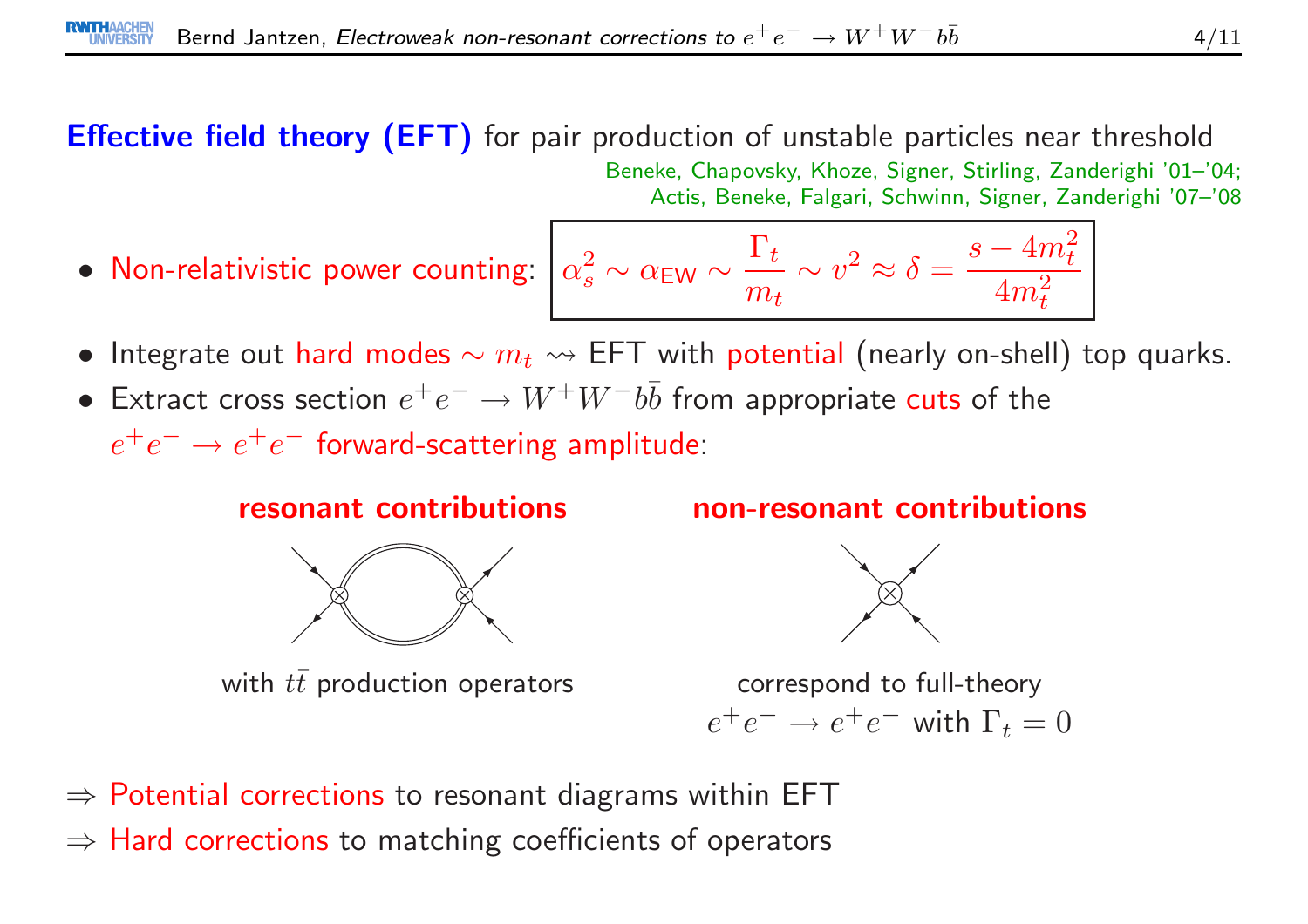#### Electroweak effects at LO

• Replacement rule  $E = \sqrt{s} - 2m_t \rightarrow E + i\Gamma_t$  Fadin, Khoze '87

#### Electroweak effects at NLO

- Exchange of <sup>a</sup> "Coulomb photon": trivial extension of QCD corrections (available)
- Gluon exchange between top quarks and their decay products: these contributions cancel at NLO in the total cross section, Fadin, Khoze, Martin '94; Melnikov, Yakovlev '94they are negligible if the top invariant-mass cuts are loose enough.
- Non-resonant (hard) corrections  $\rightsquigarrow$  topic of this talk!

The resonant **NNLO O** corrections involve "finite-width divergences"  $\propto \alpha_s \frac{\Gamma_t}{\epsilon}$  (in dim. reg.). These must be cancelled by EW non-resonant NNLO contributions.  $\hookrightarrow$  Motivation for calculating EW non-resonant corrections (starting at NLO  $\ldots$ ).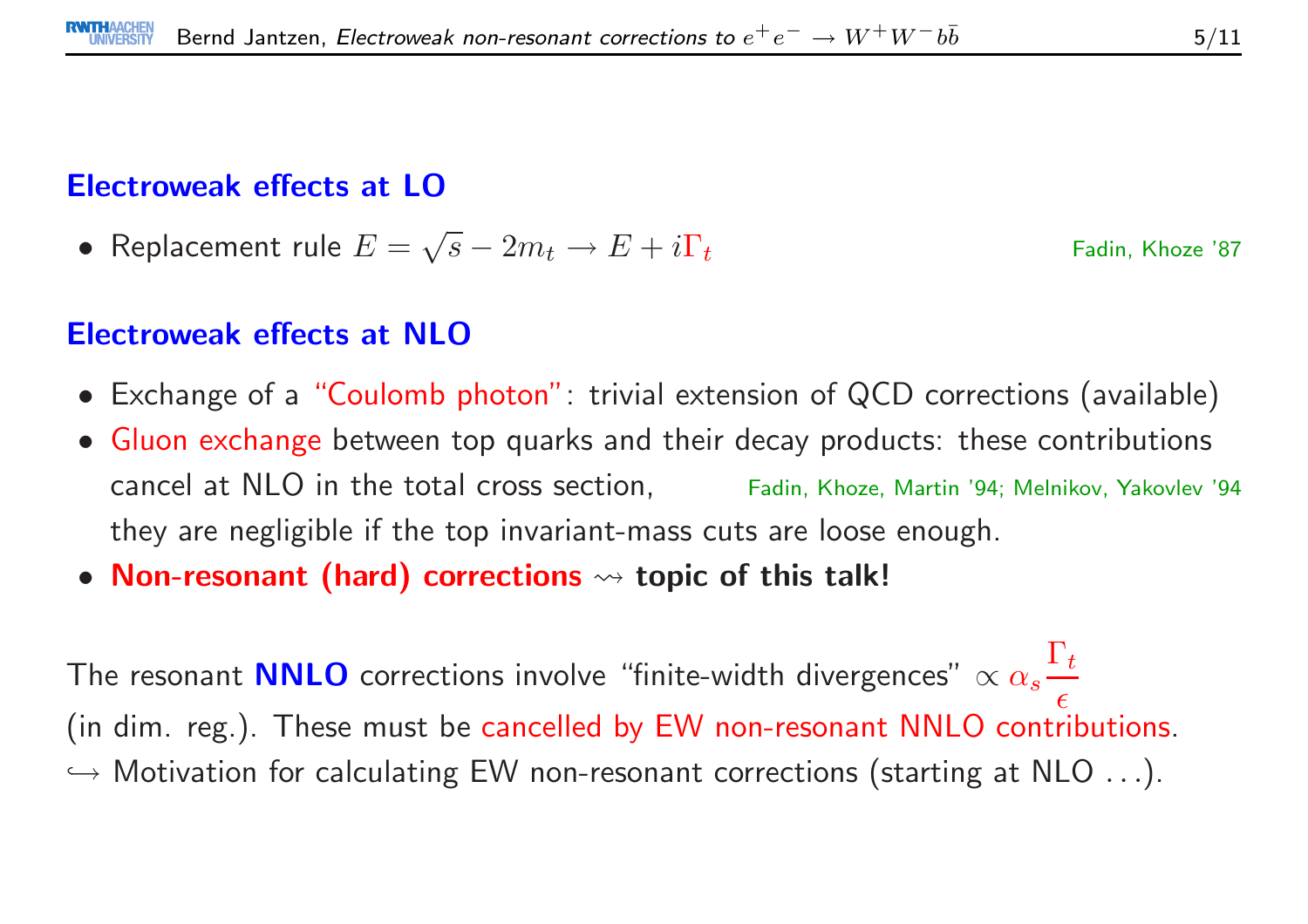## **Evaluation of EW non-resonant NLO contributions**

#### Non-resonant corrections at NLO:

- $\bullet\,$  cuts through  $bW^+\bar{t}$  (see diagrams) and  $\bar b W^-t$  (not shown) in the 2-loop forward-scattering amplitude
- correspond to tree-level processes  $e^+e^-\rightarrow bW^+\bar t$  and  $e^+e^-\rightarrow \bar bW^-t$

e

e

ν

e

e

- $\bullet$  suppressed w.r.t. LO  $(\sim v)$ by  $\alpha_{\rm EW}/v \sim \alpha_s$
- at NLO:  $s = 4m_t^2$
- hard region:  $\Gamma_t = 0$ . [Divergence at  $p_t^2 = m_t^2$ in diagram h1 regularizeddimensionally  $\rightsquigarrow$  finite negative contribution]



[symmetric diagrams not shown]

 $h9$  h10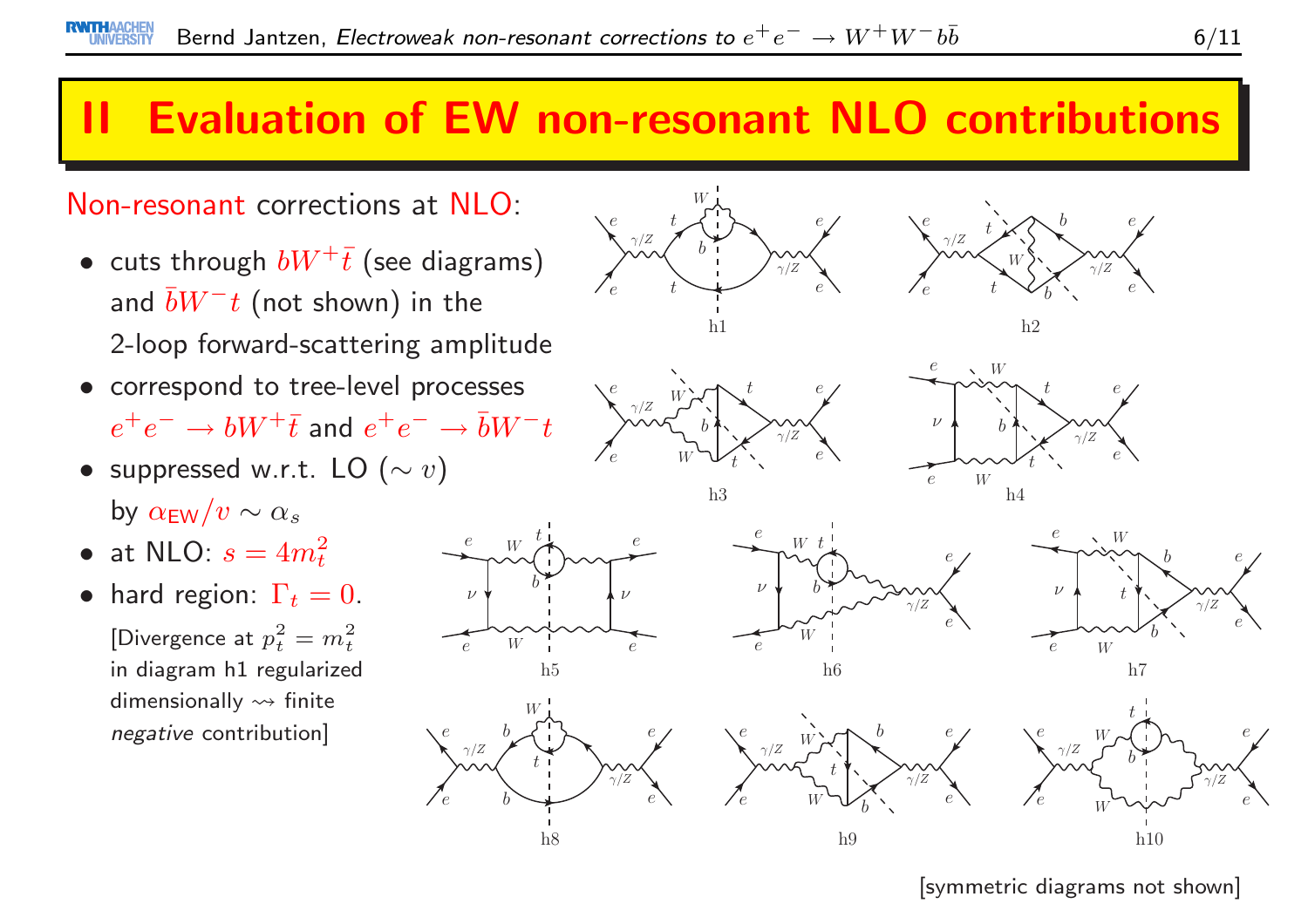#### Form of non-resonant contributions

With the reconstructed top momentum  $p_t = p_b + p_{W^+}$  (only h1–h4 have this top), the contributions of diagrams h1–h10 (for  $s=4m_t^2)$  are of the form:

$$
\int_{\Delta^2}^{m_t^2} \mathrm{d} p_t^2 \, (m_t^2 - p_t^2)^{1/2 - \epsilon} \, H_i\left(\frac{p_t^2}{m_t^2}, \frac{M_W^2}{m_t^2}\right)
$$

with  $\Delta^2=M_W^2$  for the total cross section.

[In dim. reg. the phase-space factor  $(m_t^2 - p_t^2)^{1/2 - \epsilon}$  regularizes the end-point singularity for h1.]

#### Invariant-mass cuts

Restrict invariant masses  $M_{t,\bar{t}}$  of the reconstructed  $t,\bar{t}$ :  $\left|M_{t,\bar{t}}-m_{t}\right|\leq\Delta M_{t}$  $\hookrightarrow$  lower integration limit  $\Delta^2 = m_t^2 - \Lambda^2$  where  $\Lambda^2 = (2m_t - \Delta M_t)\Delta M_t \leq m_t^2 - M_W^2$ .

We focus on loose cuts with  $\Lambda^2 \gg m_t \Gamma_t =$  typical offshellness of potential top quarks (corresponding to  $\Delta M_t\gg\Gamma_t)$   $\leadsto$  no cut needed for resonant contributions.

In contrast: for tight cuts with  $\Lambda^2\lesssim m_t\Gamma_t$  or  $\Delta M_t\lesssim \Gamma_t$   $\leadsto$  non-resonant contributions are absent and resonant contributions need to be cut.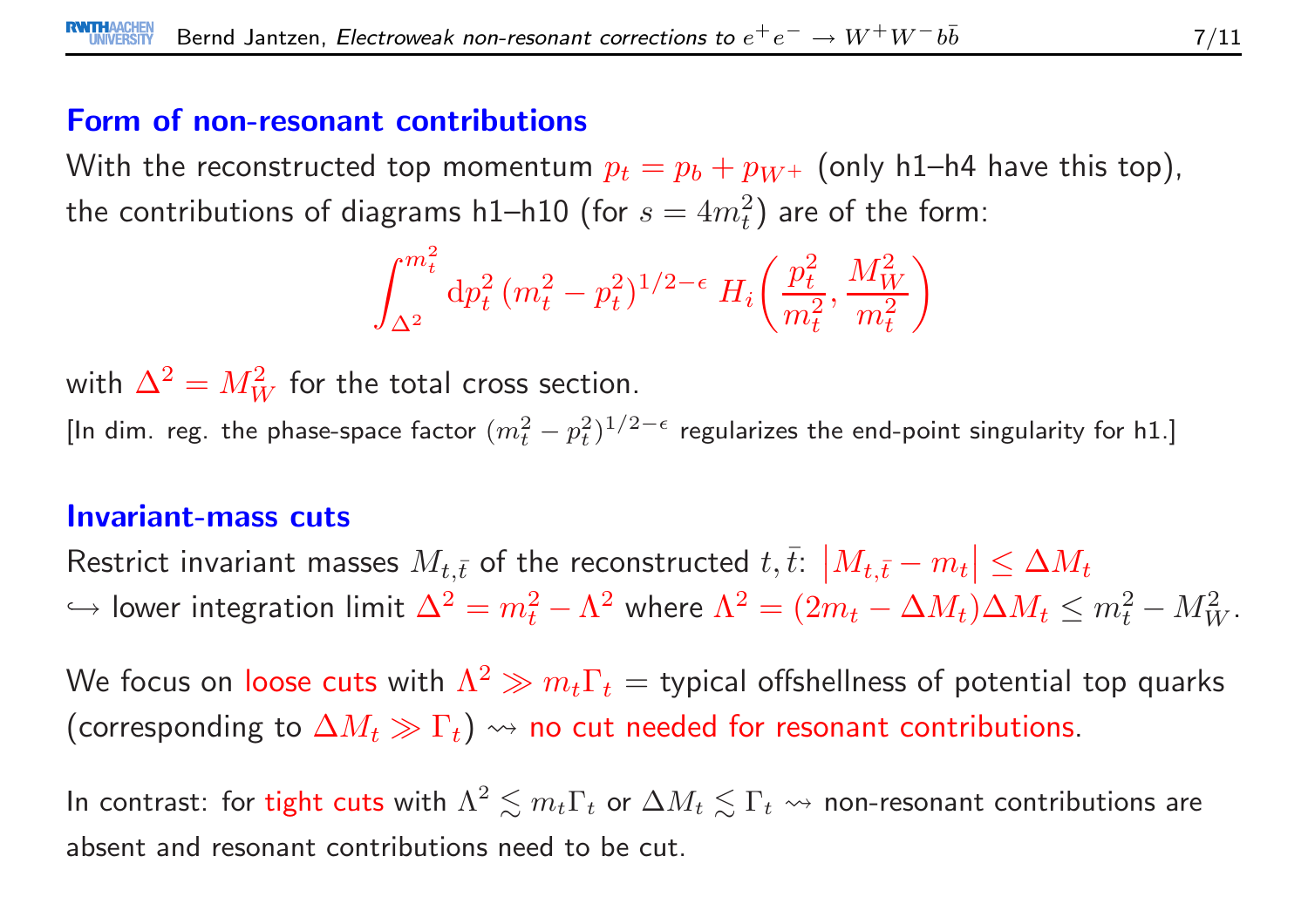## III Results & comparisons

 $\textbf{Parameters for non-resonant contributions:}$  on-shell (pole) mass  $m_t = 172\,\text{GeV},$  $\Gamma_t = \Gamma_t^{\sf tree} = 1.46550$  GeV,  $\alpha$  and  $\sin^2 \theta_{\sf w}$  from  $G_{\sf F}, M_W, M_Z$ 

Comparison to recent alternative approach (HRR)Hoang, Reißer, Ruiz-Femenía '10

• QCD & EW contributions are expanded for moderate invariant-mass cuts  $15\,\textsf{GeV} \le \Delta M_t \le 35\,\textsf{GeV}$ 

 $\hookrightarrow$  our result is also valid for larger cuts up to the total cross section.<br>EW contributions match loading novem in A (matchew moult

- $\bullet \,$  EW contributions match leading powers in  $\Lambda/m_t$  of our result
	- $\hookrightarrow$  agreement for small cuts  $\Delta M_t$

#### Comparison to MadGraph/MadEvent/MadAnalysis (MG) Alwall et al. '07  $\hookrightarrow$  $\hookrightarrow$  generated  $10^4$  events for  $e^+e^-\to W^+W^-b\bar b$ , analyzed  $\mathsf{cut}\text{-} \mathsf{dependent}$ ce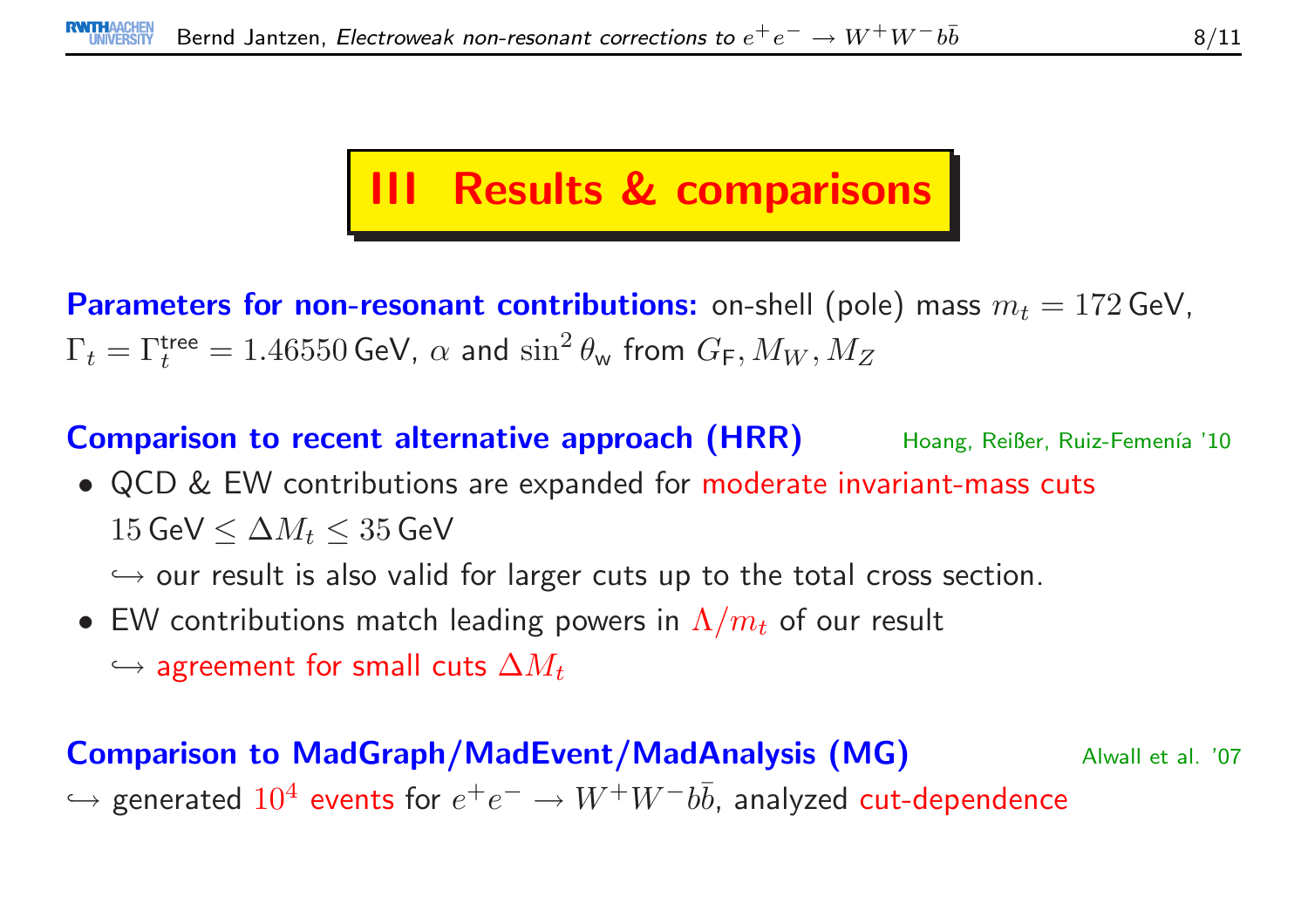#### EW tree-level contributions: cut-dependence at threshold

cross section (for  $\alpha_s=0$ ) at threshold  $(s=4m_t^2)$  as a function of the invariant-mass cut  $\Delta M_t$ 



MG points (with statistical error bands): full (red triangles), without Higgs (blue circles) Our result: EW non-resonant  $NLO$  + resonant  $NNLO$  tree-level contributions (solid-blue)  $\hookrightarrow$  good agreement with MG for loose cuts  $\Delta M_t \gtrsim 5\,\text{GeV}$  $\mathsf{Cut}$  resonant contribution (LO): solid-brown  $\Rightarrow$  good agreement with MG for tight cuts  $\Delta M_t \lesssim 1$  GeV<br>HPP <code>HRR</code> result: <code>dashed-brown</code>  $\Rightarrow$  agrees with our result for small  $\Delta M_t$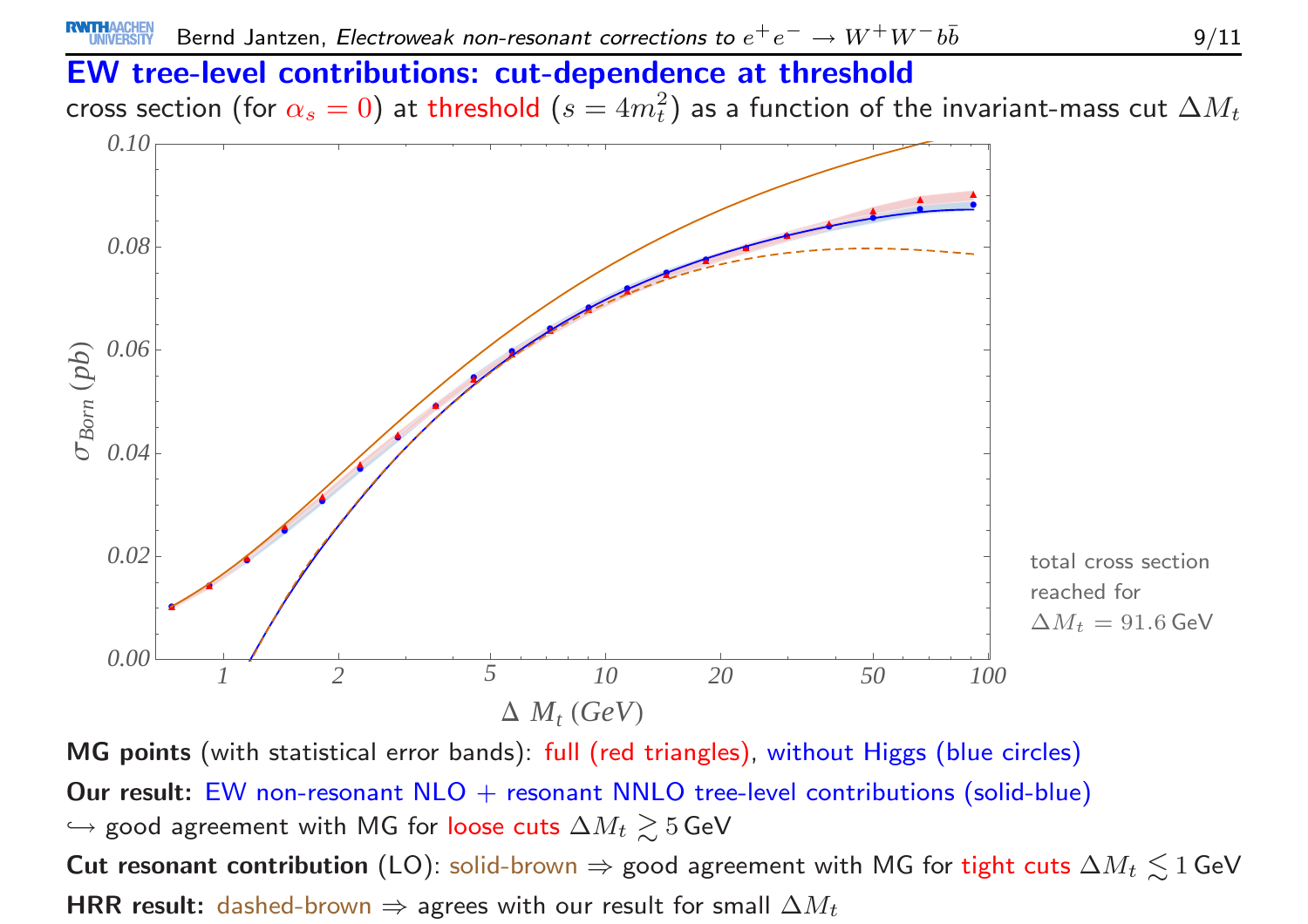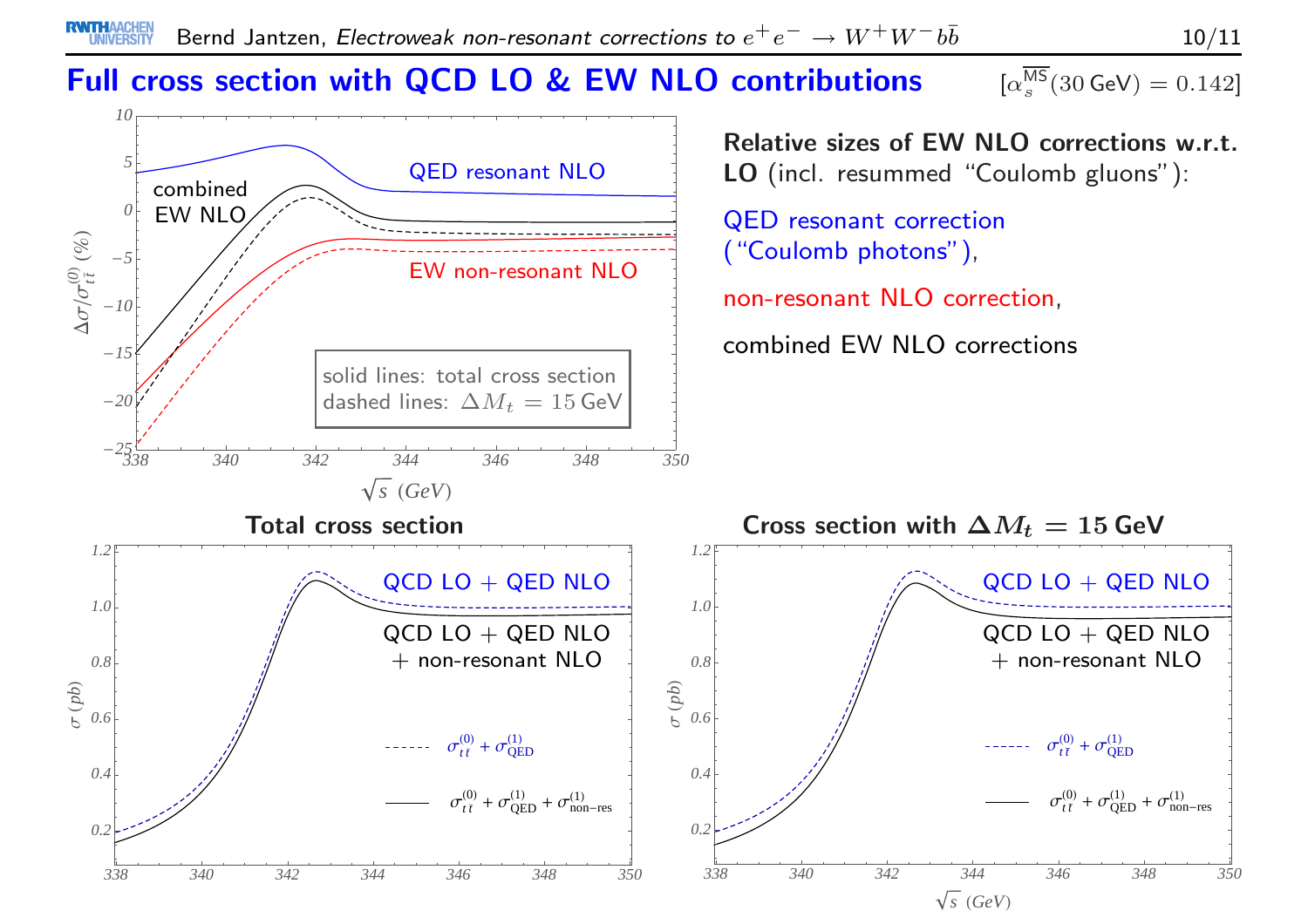## IV Conclusions & outlook

# EW non-resonant corrections to  $e^+e^-\rightarrow W^+W^-b\bar{b}$  in the  $t\bar{t}$  resonance region

- NLO contribution completed by EW non-resonant contributions for total cross section and with top invariant-mass cuts
- correction of  $\sim$  -30 fb (-3% above and much more below threshold) for total cross section, even more with invariant-mass cuts
- good agreement with MadGraph for loose cuts
- $\bullet\,$  good agreement with  $H$ oang– $R$ eißer– $R$ uiz- $F$ emenía result for small cuts

 $\hookrightarrow$  can be added to existing QCD results to improve accuracy of theoretical prediction

#### Future improvements

- add initial-state radiation and convolution with electron distribution functions
- add gluon exchange to non-resonant contributions  $\Rightarrow$  EW NNLO corrections<br>  $\hookrightarrow$  $\hookrightarrow$  cancel finite-width divergences  $\propto \alpha_s \displaystyle\frac{\Gamma_t}{\epsilon}$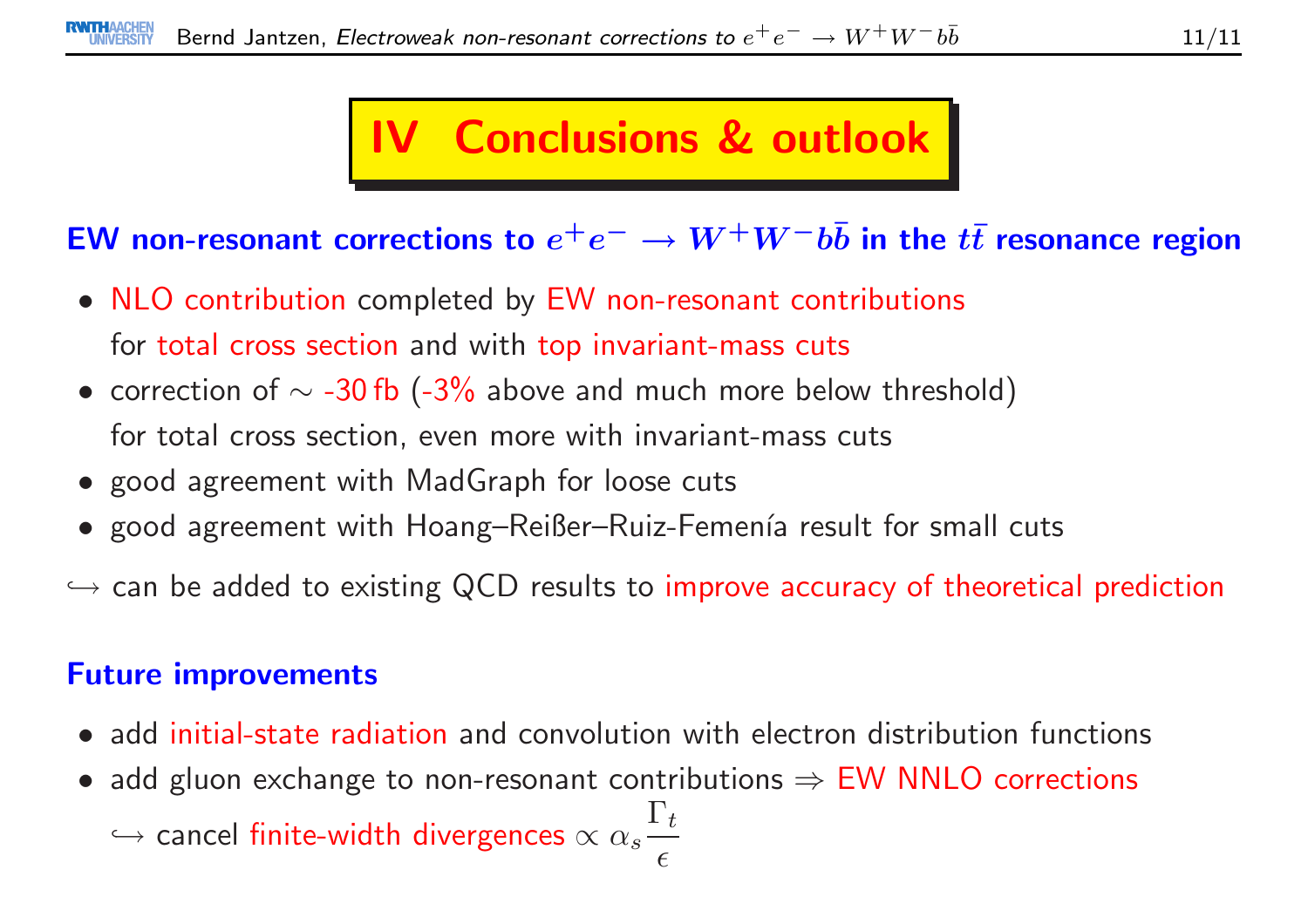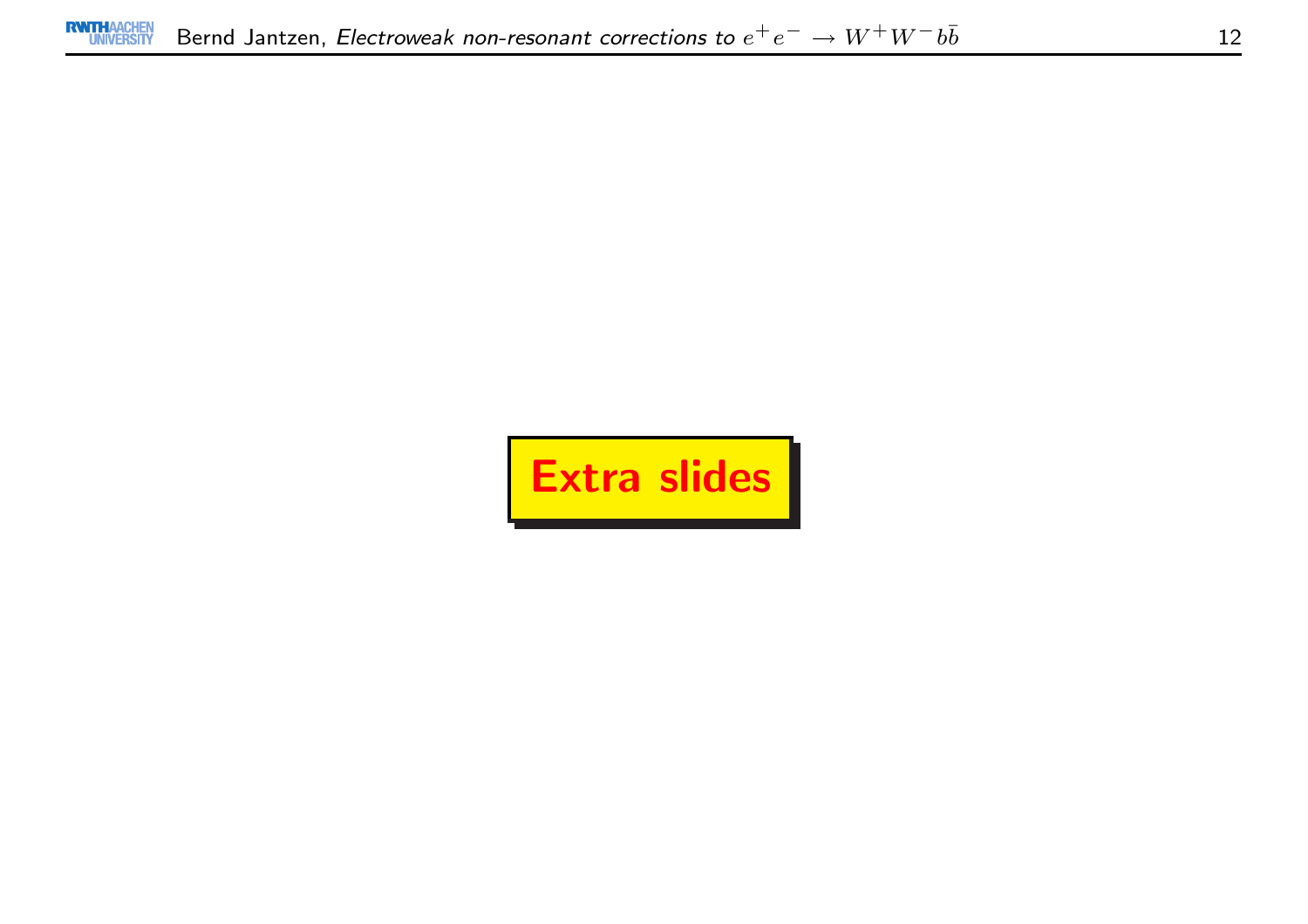#### Non-resonant corrections: contributions of the diagrams

contribution to cross section as a function of the invariant-mass cut  $\Lambda$